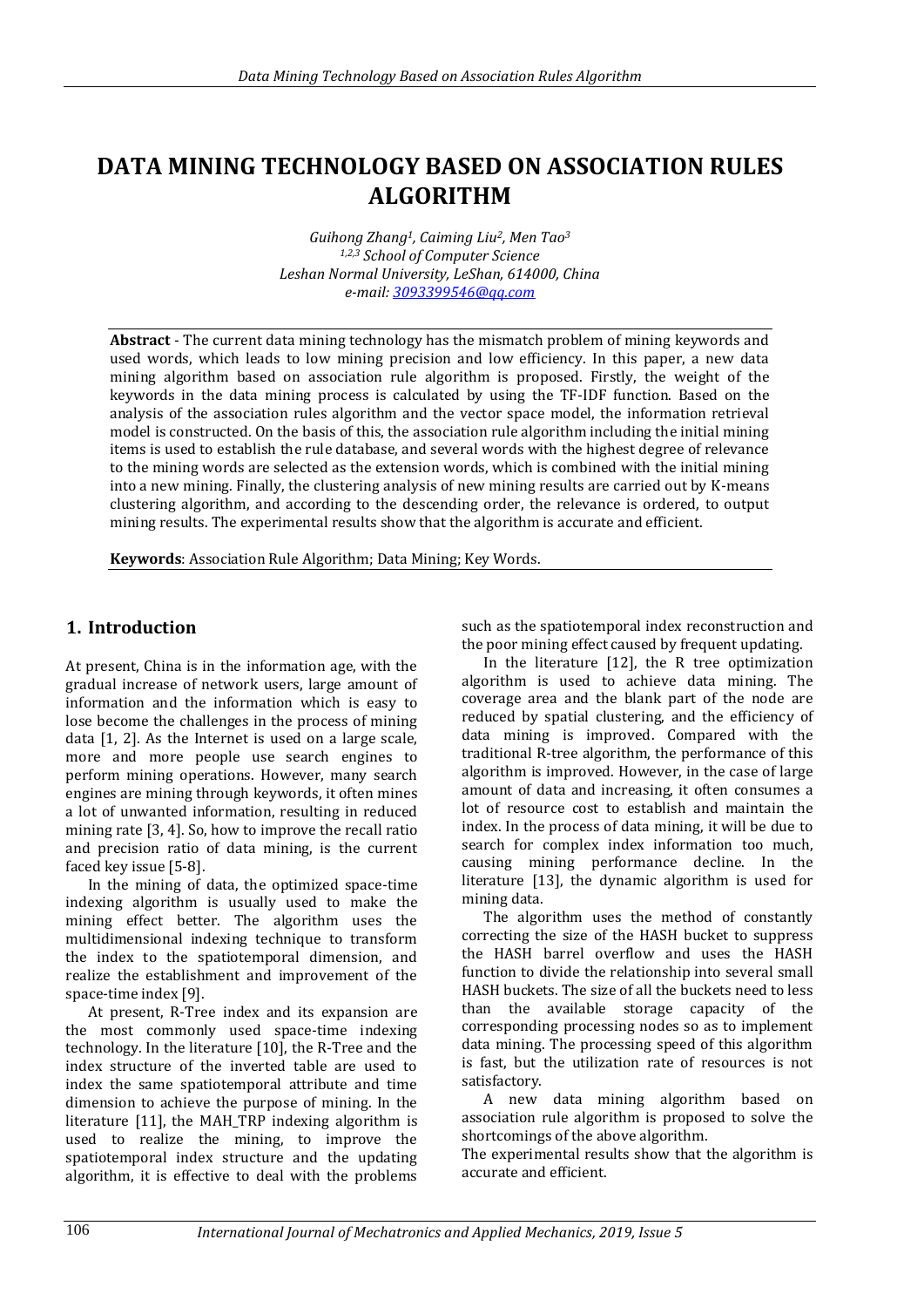# **2. Key Technologies**

This section first analyzes the weight calculation process, the association rule algorithm and the information retrieval model, and provides the basis for the subsequent processing.

### *Weight calculation*

The weight calculation method is more, this section uses TF-IDF function to calculate the weight of the keyword in the data mining process [14], the formula is as follows:

$$
w_{i,j} = TF \times IDF = TF \times \lg\big[D/DF(W)\big]
$$
 (1)

Where *TF* is used to describe the word frequency of the keyword  $W\,;\,D$  is used to describe the amount of mining;  $\mathit{DF}\left(W\right)$  is used to describe the mining number of occurrence of the keyword *W* .

#### *Association rules algorithm*

Association rules algorithm is widely used in different fields, and is the most perfect and most commonly used data mining algorithm. In the association rule algorithm, *D* is used to describe the set of all datas, and the set of data items is described by *X* , *Y* , then the association rule algorithm can be described as  $X \Rightarrow Y$  [15]. Where X represents the predictor of the association rule algorithm, *Y* represents the consequent of the association rule algorithm, and  $\Rightarrow$  represents the associated operation. Through the support degree *s* and the credibility *c* , the rules in the transaction set *D* are limited. The credibility is the embodiment of the rule strength, support is the rule frequency of the embodiment. The transaction containing the project set  $X$  in the transaction set  $D$  is called the number of support for the project set  $X$  and is described by  $\sigma_{\rm x}$ .

The support degree s of the project set  $X$  , that is,  $\sup$  *port*  $(X)$  can be obtained by the following

formula: 
$$
\sup \text{port}(X) = \sigma_x / |D|
$$
 (2)

The credibility  $c$  confidence  $(X \Rightarrow Y)$  of the project

set  $\,X\,$  can be described as follows:

set *X* can be described as follows:<br> *confidence*  $(X \Rightarrow Y)$  = sup *port*  $(X \cup Y)$ /sup *port*  $(X)$  (3)

The basic idea of data mining using association rule algorithm is as follows: firstly, the frequency set of the transaction set *D* without exceeding the minimum support degree is filtered, and then all the rules that do not exceed the minimum confidence from the frequency set is filtered to obtain the association rule algorithm [16].

This section considers all databases as transaction databases, treats the data in the database as a set of items, and calculates the correlation between them

by obtaining the association rule algorithm among the keywords in the database.

#### *Construction of information data retrieval model*

The vector space model (VSM), developed by Saltond et al., describes any piece of text in a set of terms  $\left(t_1, t_2, \cdots t_j, \cdots t_n\right)$  [17], assigning it corresponding weight  $w_j$  through the criticality of each term  $t_j$ , and at the same time it is converted to *<sup>n</sup>* dimensional coordinate system,  $w_1, w_2, \cdots w_n$  is the corresponding coordinate value.

Assuming that the user mining vector is described by  $\left(w_{q,1}, w_{q,2}, \cdots w_{q,n}\right)$ , the mined vector is described by  $d_i = (w_{i,1}, w_{i,2}, \cdots w_{i,n})$ , then the computational expression of the information retrieval model is:

$$
Sim(q, d_i) = cos(q, d_i) = \frac{\sum_{k=1}^{n} w_{ik} \times w_{qk}}{\sqrt{\sum_{k=1}^{n} w_{ik}^{2} \sum_{k=1}^{n} w_{qk}}}
$$
(4)

## **3. Data Mining Technology Based on Association Rules Algorithm**

The association rules algorithm is used to mine the first  $N$  document data pair of the initial mining result. First, the association rule algorithm containing the initial mining item is selected to establish the rule database, and then the  $K$  words with the largest relevance are selected and mined, to combine the initial mining and form a new mining. Finally, the new mining results are clustered by Kmeans clustering algorithm. The correlation is ranked in descending order to output the mining result.

Through the association rule algorithm to achieve the data mining needs two processes [18], the first process is as follows: for the first  $N$  pieces of the initial mining results, the association rule algorithm is collected by local feedback, and the rule base is established to select  $K$  words with the closest degree of mining words, as the expansion words combining with the initial mining to form a new mining, and then circulate the above process, the detailed steps are:

The initial mining vector  $q_{\textit{initial}} = \left(w_{q,1}, w_{q,2}, \cdots, w_{q,n}\right)$ and all vectors  $d_{i} = (w_{i,1}, w_{i,2}, \cdots, w_{i,n})$  are constructed;

(2) According to the formula (4), the initial mining is completed, to access to the relevance of  $Sim_{initial-doc}$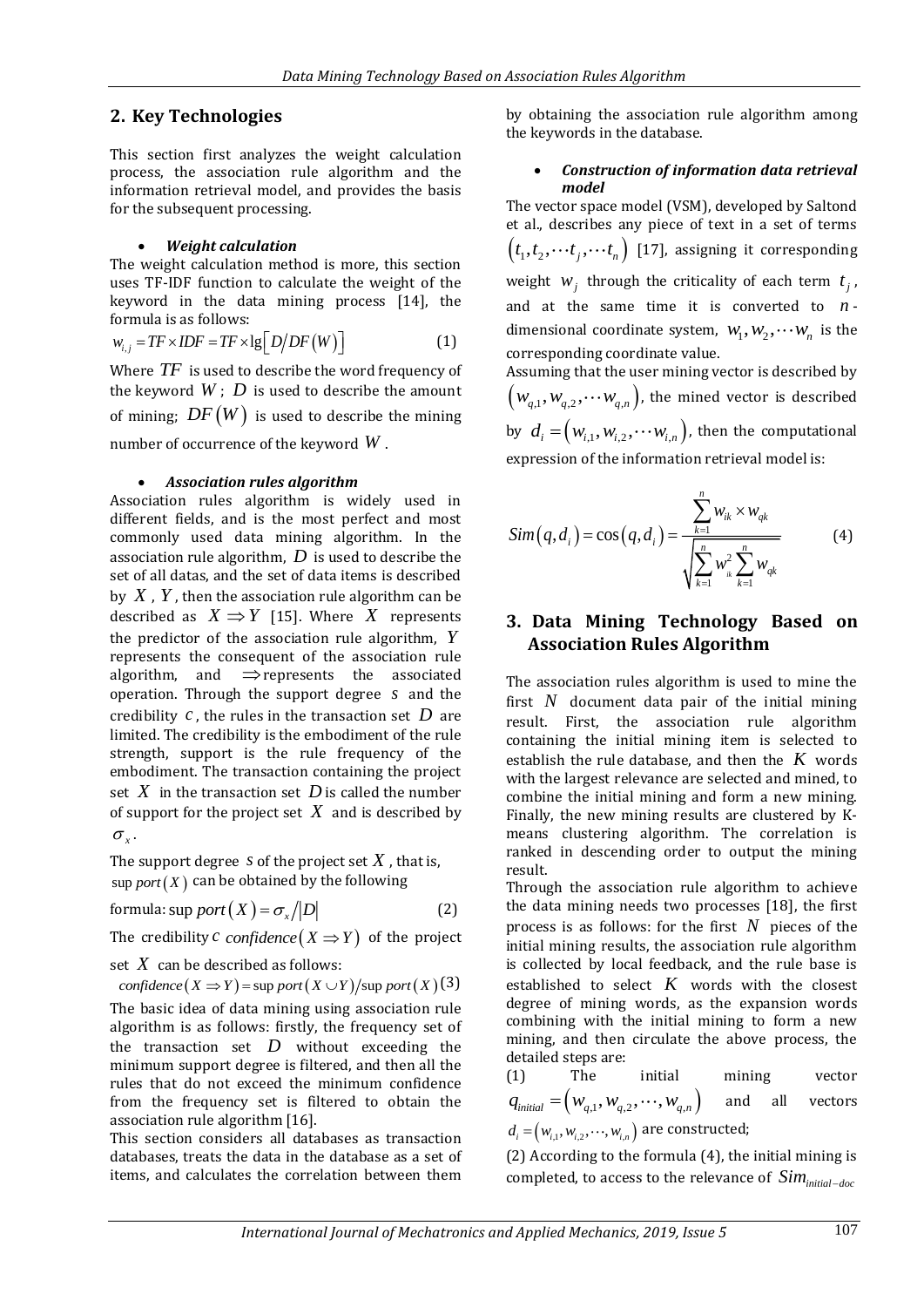of each text and the initial mining, and obtain the set arranged from the large to the small according to the close degree of relevance;

(3) The pre- $N$  texts in the set are picked out, and the words are mined by using association rules algorithm [19]:

**a.** Through the association rule algorithm, the above *N* piece of data collection is completed, and the frequent item sets including the initial mining items are selected, to establish the rule base [20].

**b.** The extended words in the rule base are picked out, to find its weight, the *K* words with the maximum weight in the operation results are as the mining expansion word, and combining the initial mining to form a new mining. The new mining vector

*new q* is calculated.

(4) According to formula (4) the new mining is performed, to access to the correlation degree of  $Sim_{new-doc}$  of each data, and according to the close degree of correlation, the text set arranged from large to small can be obtained [21].

The second process is as follows: complete the clustering analysis of the new text set, get the correlation degree of each data, and re-arranged [22- 24], the implementation steps are:

(1) The mining results obtained by the new mining are clustered to solve the corresponding center vector  $c_k^{\phantom{\dag}}$  for each cluster. The detailed process is:

**a.** *K* vectors are randomly selected, as a starting center vector.

**b.** each mining vector and the interval between it and *K* class-center vectors are solved, and the minimized interval is included in this class.

**c.** all the mining results are clustered, and each type of center vector is solved once again.

**d.** step b and step c are running cycling until all cluster center vectors remain unchanged;

(2) The correlation between the new mining vector and each cluster can be described by the cos*ine* angle between the new mining vector  $q_{\text{new}}$  and each

cluster center vector  $c_k$ , which is calculated as:

$$
Sim_{new-class} = \cos\left(q_{new}, c_k\right) = \frac{q_{new} \mathbb{E}_k}{|q_{new}| \times |c_k|}
$$
(5)

Where  $c_k$  is used to describe the central vector of each cluster.

(3) By calculating, the final correlation  $Sim_{final-doc}$  of all text and mining is obtained, the formula is:

$$
Sim_{\text{final-doc}} = \alpha \times Sim_{\text{new-class}} + (1 - \alpha) \times Sim_{\text{new-doc}} \tag{6}
$$

Where  $\alpha$  is used to describe the adjustment factor.

(4) The final relevance is the arranged from large to small, and the output is the result of mining.

### **4. Experimental Results Analysis**

#### **Selection of test sets**

In this experiment, 10 authoritative databases are selected as the test samples, to orderly mine in the above database and then 10 mining  $\left( q_1, q_2, \cdots, q_{10} \right)$  are established, and the small capacity database and large capacity database are established by two rounds collection. Firstly, in each database, a keyword is used to mine, to get  $800 \times 10$ data, which will be defined as a small capacity database  $D1$ . And then in each database  $1300 \times 10$ data are collected, which will be defined as largecapacity database *D*2.

The results of the word segmentation in each database are sorted from large to small, the first 100 characteristic words with high frequency are as a mining database.

The details of test set are described in Table 1.

| Database<br>number | Data volume<br>of D1<br>database<br>$/$ pcs | TUDIC I. DELUIIS OF LESE SEL<br>Data<br>volume of<br>D <sub>2</sub><br>database<br>/pcs |
|--------------------|---------------------------------------------|-----------------------------------------------------------------------------------------|
| Database 1         | 766                                         | 1332                                                                                    |
| Database 2         | 811                                         | 1294                                                                                    |
| Database 3         | 712                                         | 1421                                                                                    |
| Database 4         | 814                                         | 1312                                                                                    |
| Database 5         | 798                                         | 1265                                                                                    |
| Database 6         | 605                                         | 1364                                                                                    |
| Database 7         | 764                                         | 1289                                                                                    |
| Database 8         | 836                                         | 1318                                                                                    |
| Database 9         | 637                                         | 1158                                                                                    |
| Database 10        | 751                                         | 1220                                                                                    |
| Total              | 7494                                        | 12973                                                                                   |

*Table 1. Details of test set*

#### *The mining results of using the proposed algorithm*

In this paper, the mining experiments are carried out on the small-capacity database D1 and the largecapacity database D2 respectively to verify the effectiveness of the proposed algorithm. In this section, the mining time of two different capacity databases by using the proposed algorithm in case of the support degree of 30%, 20%, 15%, 10% and 5%.

The results are described in Table 2.

As shown in Table 2, we can see that the total number and running time of the association rules are higher than those of the small-capacity database when using the proposed algorithm for mining the data of large-capacity database, and the running time of the algorithm increases with the support degree gradually.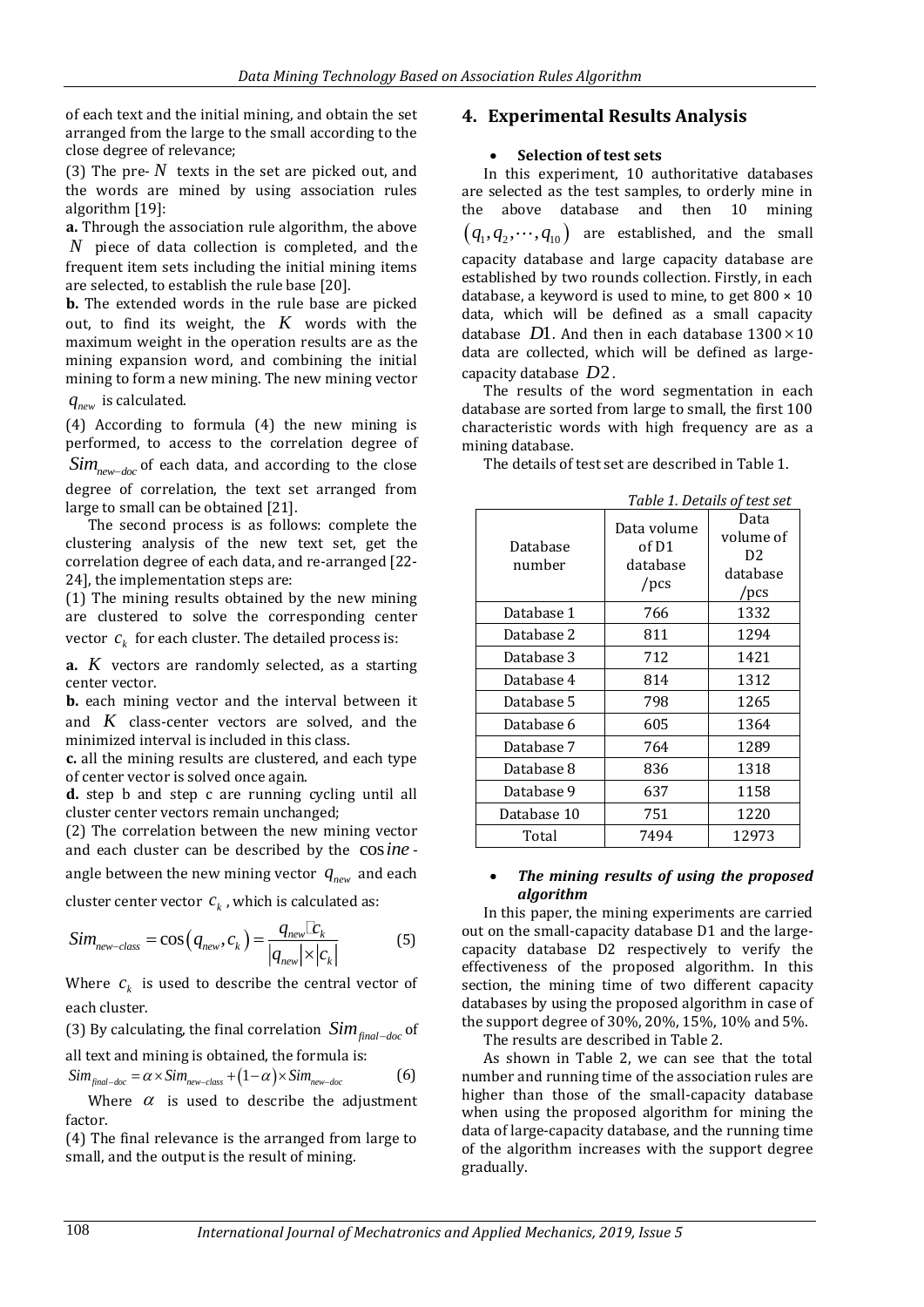|          | Small Capacity Database D1 |           | Large Capacity Database D2 |           |
|----------|----------------------------|-----------|----------------------------|-----------|
| Support  | The total number of        | Operation | The total number of        | Operation |
| degree/% | association rules          | time/s    | association rules          | time/s    |
| 30       | 38                         | 37        | 56                         | 39        |
| 20       | 104                        | 45        | 165                        | 47        |
| 15       | 201                        | 49        | 236                        | 50        |
| 10       | 258                        | 54        | 295                        | 56        |
| 5        | 399                        | 62        | 342                        | 58        |

*Table 2. The mining results of using the proposed algorithm*

#### **Mining efficiency test**

In order to further verify the performance of the algorithm in mining efficiency, the R-Tree algorithm and the dynamic algorithm are compared, and the mining efficiency is evaluated by mining time, mining speed and acceleration ratio.

The mining time is calculated as follows:

$$
T_{comm} \approx o^*d^*log N + o^*log N \tag{7}
$$

Where  *represents the time required to mine* the unit number;  $d$  represents the data dimension; *N* represents the total amount of mining.

The mining algorithm is based on the following formula:

$$
S = T_{comm} / (T_{comm} + o^{*}(d+1))
$$
 (8)

Mining speed calculation formula of the mining algorithm is as follows:

$$
v = \frac{N}{T_{comm}} \tag{9}
$$

The proposed algorithm, R-Tree algorithm and dynamic algorithm are used to mine the smallcapacity database D1 and the large-capacity database D2 respectively.

The mining time, mining acceleration ratio and mining speed in the mining process are statistically compared. The results are described in Table 3.

|                              | <b>Small Capacity Database D1</b> |                                                    |                                      | Large Capacity Database D2 |                                                    |                                            |
|------------------------------|-----------------------------------|----------------------------------------------------|--------------------------------------|----------------------------|----------------------------------------------------|--------------------------------------------|
| algorithm                    | Mining<br>Time/s                  | Mining<br>acceleration<br>ratio/n·ms <sup>-2</sup> | Mining<br>speed/n $\cdot$ ms $^{-1}$ | Mining<br>Time/s           | Mining<br>acceleration<br>ratio/n·ms <sup>-2</sup> | Mining<br>speed/n $\cdot$ ms <sup>-1</sup> |
| The<br>proposed<br>algorithm | 41.5                              | 14.2                                               | 5.92                                 | 50.3                       | 16.7                                               | 5.37                                       |
| R-Tree<br>algorithm          | 49.6                              | 10.68                                              | 4.37                                 | 55.6                       | 12.93                                              | 4.92                                       |
| dynamic<br>algorithm         | 53.8                              | 8.35                                               | 4.25                                 | 61.5                       | 10.56                                              | 3.88                                       |

*Table 3. Comparison of mining efficiency of three algorithms*

As shown in Table 3, it can be seen that the mining time of the proposed algorithm is always lower than that of R-Tree algorithm and dynamic algorithm, whether it is for small-capacity database D1 or large-capacity database.

The mining acceleration ratio and mining speed are always higher than that of R-Tree algorithm and dynamic algorithm, indicating the overall mining efficiency of this algorithm is higher.

### **Mining accuracy test**

Data mining is through mining algorithms to find more and more information which are relevant to mining. So in this section, on the basis of the test data in the above section, for the different databases, some irrelevant data are collected, to constitute the test data set.

The algorithm is tested if it can effectively get more relevant results in the same time period.

In ensuring the recall ratio and the precision ratio at the same time, the mining algorithm needs to have higher performance.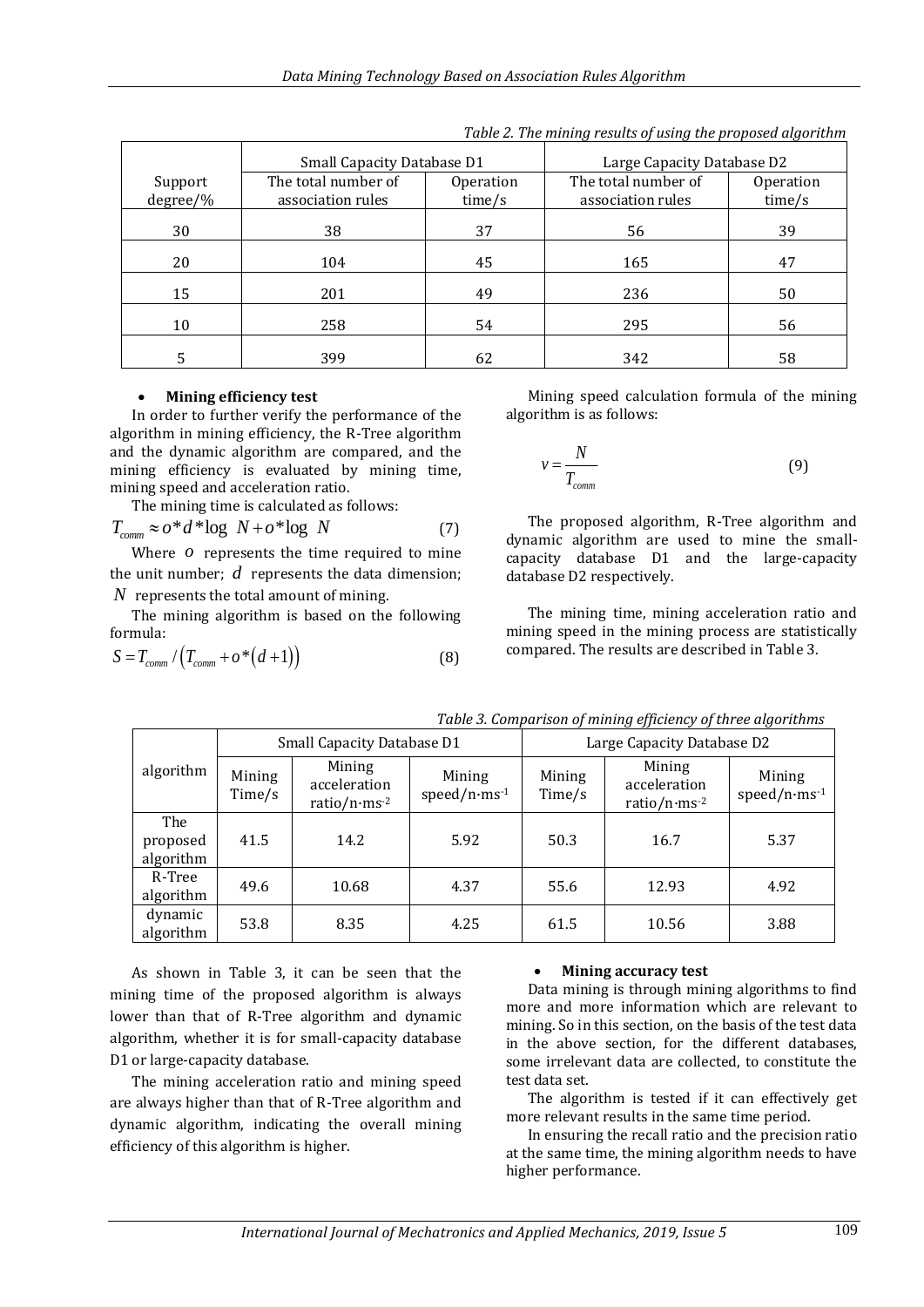| Name        | Number of relevant<br>mining/pcs | Number of irrelevant<br>mining/pcs | rabic 1. resulty baca bec<br>The proportion of the<br>number of relevant<br>mining to total/% |
|-------------|----------------------------------|------------------------------------|-----------------------------------------------------------------------------------------------|
| Database 1  | 499                              | 2482                               | 16.74                                                                                         |
| Database 2  | 514                              | 2411                               | 17.57                                                                                         |
| Database 3  | 402                              | 2426                               | 14.21                                                                                         |
| Database 4  | 536                              | 2344                               | 18.61                                                                                         |
| Database 5  | 529                              | 1995                               | 20.96                                                                                         |
| Database 6  | 511                              | 2334                               | 17.96                                                                                         |
| Database 7  | 339                              | 2716                               | 11.10                                                                                         |
| Database 8  | 471                              | 2127                               | 18.13                                                                                         |
| Database 9  | 552                              | 2753                               | 16.70                                                                                         |
| Database 10 | 339                              | 1051                               | 24.39                                                                                         |
| Total       | 4692                             | 22639                              | 100                                                                                           |

The test data set is described in Table 4.

The efficiency of the mining algorithm is measured by the recall ratio and the precision ratio. The calculation formulas are as follows:

$$
\text{Recall ratio} = \frac{|R_A|}{|R|} \tag{10}
$$

$$
\text{Precision ratio} = \frac{|R_A|}{|A|} \tag{11}
$$

Where  $|R|$  is used to describe the number in the relevant  $R$ ;  $|R_A|$  represents that the test set is related to the initial mining  $q$ ;  $|A|$  is used to describe the number of set *A* .

In the process of mining the database, the recall ratio and the precision ratio is generally regarded as two contradictory indicators. In some cases, the precision ratio will decrease with the increase in the recall ratio, that is, in order to achieve the information recall, it will produce some useless information to a large extent.

And in the case of that the recall rate is gradually increased, the mining speed will be greatly reduced.

*Table 4. Testing Data Set*

Therefore, in the precision testing process of the mining algorithm, it is necessary to test the recall ratio of the algorithm for various recall ratios.

In order to facilitate the analysis, the precision ratio under the level of recall ratio is made treatment in this section, the formula is described as follows:

$$
P(r) = \sum_{i=1}^{Nq} \frac{P_i(r)}{Nq}
$$
 (12)

Where  $P(r)$  is used to describe the average precision ratio when the recall ratio is  $r$ ;  $Nq$  is used to describe the total amount of mining;  $P_i(r)$ is used to describe the precision ratio of the *i* -th mining when the recall ratio is *r* .

In this section, the test data in Table 4 are used to compare the accuracy of the proposed algorithm, Rtree algorithm and dynamic algorithm at the level of each recall rate. After the treatment of the precision ratio by the above equation, the obtained results are described in Table 5.

| Recall ratio/% | The proposed<br>algorithm/% | R-tree algorithm/% | Dynamic algorithm/% |
|----------------|-----------------------------|--------------------|---------------------|
| 10             | 83.2                        | 80.7               | 81.1                |
| 20             | 77.8                        | 62.2               | 65.3                |
| 30             | 69.3                        | 50.4               | 52.6                |
| 40             | 53.8                        | 32.6               | 41.5                |
| 50             | 51.5                        | 27.8               | 36.2                |
| 60             | 48.9                        | 25.1               | 31.1                |
| 70             | 39.2                        | 23.2               | 25.7                |
| 80             | 31.2                        | 17.9               | 22.9                |

*Table 5. Comparison results of the average of precision ratio by three algorithms at different recall ratio levels*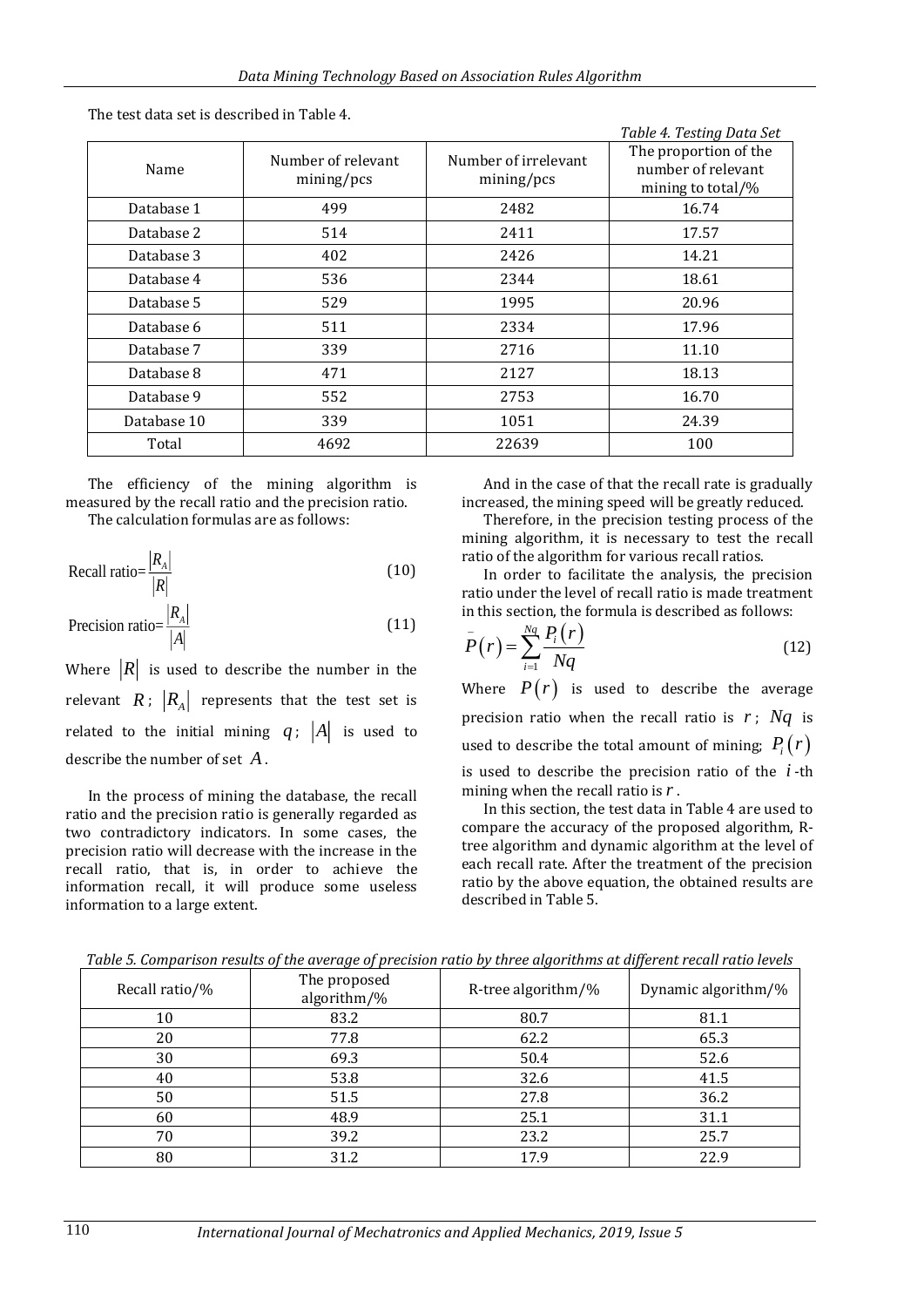From Table 5, we can see that in the same recall rate to ensure that the state, the precision ratio of the proposed algorithm is significantly higher than that of the R-tree algorithm and the dynamic algorithm.

At the same time, with the gradually increasing of the recall ratio, the proposed algorithm can effectively control the noise data caused by mining, so that the precision rate is kept at a very high level, indicating that the algorithm has the highest accuracy.

In this paper, a new data mining algorithm based on association rule algorithm is proposed. Firstly, the weight of the keywords in the data mining process is calculated by using the TF-IDF function.

Based on the analysis of the association rules algorithm and the vector space model, the information retrieval model is constructed. On the basis of this, the association rule algorithm including the initial mining items is used to establish the rule database, and several words with the highest degree of relevance to the mining words are selected as the extension words, which is combined with the initial mining into a new mining.

Finally, the clustering analysis of new mining results are carried out by K-means clustering algorithm, and according to the descending order, the relevance is ordered, to output mining results. The experimental results show that the algorithm is accurate and efficient.

# **5. Conclusions**

In this paper, a new data mining technology based on association rule algorithm is proposed. The weight calculation process, association rule algorithm and information retrieval model are analyzed.

The K-means clustering algorithm is used to make clustering analysis of the new mining results, and according to the descending order, the correlation is ordered, to output the mining results.

The experimental results show that the algorithm is accurate and efficient.

# **Acknowledgements**

A Project Supported by Scientific Reserch Fund of Sichuan Proincial Education Department Application of data mining algorithm in intelligent service - (No. LYC15-16);

A Project Supported by Scientific Reserch Fund of Sichuan Proincial Education Department - Research on network public opinion supervision and hotspot discovery based on topic crawler technology (No. 15ZB0258).

# **References**

- [1] Wang D W. Android platform of logistics information query and application software design. Electronic Design Engineering, 2016, 24(19): 122-124.
- [2] Guo H L, Li J. Aero Engine Gas Path Fault Diagnosis Research Based on Association Rule Mining. Computer Measurement and Control, 2014, 22(2): 379-381.
- [3] Kim Y, Yang H, Chung C W. SEDRIS Transmittal Storing and Retrieval System using Relational Databases. Journal of Database Management, 2014, 25(4): 38-65.
- [4] Chen K, Wang D D. Database Indexing Algorithm Based on Association Rules Data Structure Rearrangement. Bulletin of Science and Technology, 2015, 31(10): 178-180.
- [5] Zhang X, Gong X F. Interaction Mechanism of Dynamic Selection Based on Terminal and Database. Science Technology and Engineering, 2014, 14(28): 256-260.
- [6] Kremcheeva, D. and Kremcheev, E. Use of a Quality Management System at the Iron and Steel Enterprise. Journal of Mechanical Engineering Research and Developments, 2018, 41(1): 151-155.
- [7] Banerjee, A. and Bej, S. On Extension of Regular Graphs. Journal of Discrete Mathematical Sciences and Cryptography, 2018, 21(1): 13-21.
- [8] Ziane, D. and Cherif, M.H. Variational Iteration Transform Method for Fractional Differential Equations. Journal of Interdisciplinary Mathematics, 2018, 21(1): 185-199.
- [9] Delhibabu R, Behrend A. A new rational algorithm for view updating in relational databases. Applied Intelligence, 2015, 42(3): 1- 15.
- [10] Wang B, Wang J, Ning X Q. Algorithm of Mining Association Rules Based on Golden Ratio. Computer Simulation, 2015, 32(8): 302-305.
- [11] Zhou L J, Wang X. Research on association rules algorithms based on cloud environment. Computer Engineering and Design, 2014, 35(2): 499-503.
- [12] Vainio J, Junkkari M. SQL-based semantics for path expressions over hierarchical data in relational databases. Journal of Information Science, 2014, 40(3): 293-312.
- [13] Wang P. The Application of Data Mining Algorithm Based on Association Rules in the Analysis of Football Tactics// International Conference on Robots and Intelligent System. 2016: 418-421.
- [14] Martín D, Rosete A, Alcalá-Fdez J, et al. A New Multiobjective Evolutionary Algorithm for Mining a Reduced Set of Interesting Positive and Negative Quantitative Association Rules. IEEE Transactions on Evolutionary Computation, 2014, 18(1): 54-69.